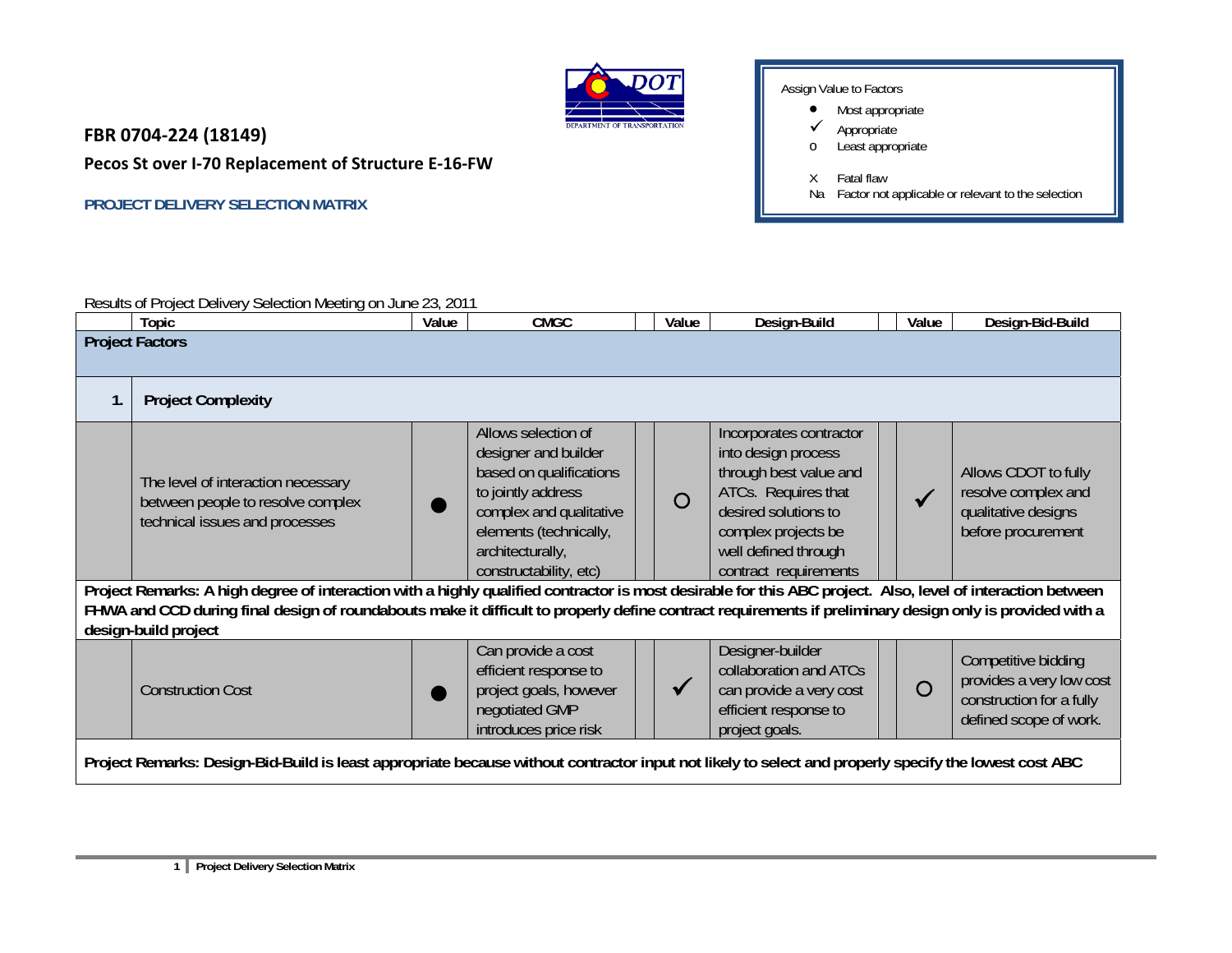| $\overline{2}$ . | Opportunities for Innovation                                                                                                                                                                                                                       |       |                                                                                                                                                                                                                                           |  |              |                                                                                                                                                                                           |  |       |                                                                                                                                                     |  |  |
|------------------|----------------------------------------------------------------------------------------------------------------------------------------------------------------------------------------------------------------------------------------------------|-------|-------------------------------------------------------------------------------------------------------------------------------------------------------------------------------------------------------------------------------------------|--|--------------|-------------------------------------------------------------------------------------------------------------------------------------------------------------------------------------------|--|-------|-----------------------------------------------------------------------------------------------------------------------------------------------------|--|--|
|                  | Topic                                                                                                                                                                                                                                              | Value | <b>CMGC</b>                                                                                                                                                                                                                               |  | Value        | Design-Build                                                                                                                                                                              |  | Value | Design-Bid-Build                                                                                                                                    |  |  |
|                  | The ability of the delivery method to allow<br>for new designs and processes to achieve<br>the project goals                                                                                                                                       |       | High potential of<br>innovation through<br>three party<br>collaboration of CDOT,<br>designer and<br>contractor                                                                                                                            |  | $\checkmark$ | Strong potential of<br>innovation through best<br>value and ATC<br>processes                                                                                                              |  | O     | Innovation provided<br>through traditional<br>processes such as VE<br>studies, bid alternatives,<br>post bid VE and<br>CDOT/consultant<br>expertise |  |  |
|                  | Project Remarks: Innovation through three party collaboration including the contractor is most appropriate to develop this initial ABC project                                                                                                     |       |                                                                                                                                                                                                                                           |  |              |                                                                                                                                                                                           |  |       |                                                                                                                                                     |  |  |
| 3.               | <b>Delivery Schedule</b>                                                                                                                                                                                                                           |       |                                                                                                                                                                                                                                           |  |              |                                                                                                                                                                                           |  |       |                                                                                                                                                     |  |  |
|                  | Assess the overall project schedule from<br>scoping through design, construction and<br>opening to public:<br>Assess time considerations in getting<br>Project started or funding dedicated<br>Assess project completion Importance to<br>schedule |       | Quickly gets contractor<br>under contract<br>Parallel process of<br>development of contract<br>requirements, design,<br>procurements and<br>construction can<br>accelerate project<br>schedule                                            |  | $\sqrt{}$    | Quickly gets<br>construction (and bid<br>cost) commitment<br>Parallel process of<br>design and construction<br>can accelerate project<br>schedule, however<br>longest procurement<br>time |  |       | Requires time to<br>perform linear design<br>and bidding                                                                                            |  |  |
|                  |                                                                                                                                                                                                                                                    |       | Project Remarks: A schedule assessment was performed for all three delivery methods and determined that CMGC provides the quickest delivery,<br>however all delivery methods can probably meet the schedule requirements for the project. |  |              |                                                                                                                                                                                           |  |       |                                                                                                                                                     |  |  |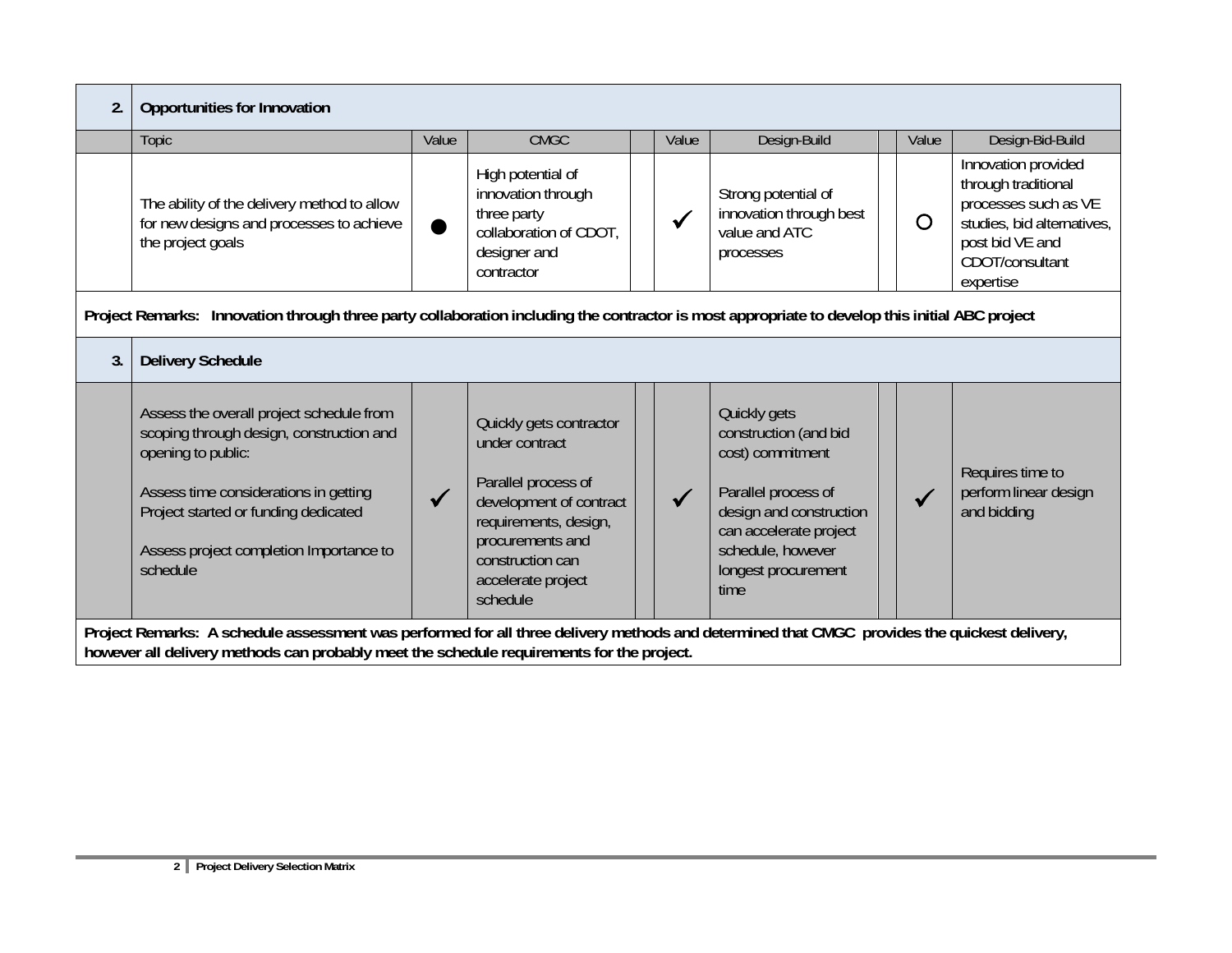| 4. | Level of Design                                                                                           |       |                                                                                                                                                       |  |       |                                                                                                                                                                         |  |       |                                                                                                               |  |
|----|-----------------------------------------------------------------------------------------------------------|-------|-------------------------------------------------------------------------------------------------------------------------------------------------------|--|-------|-------------------------------------------------------------------------------------------------------------------------------------------------------------------------|--|-------|---------------------------------------------------------------------------------------------------------------|--|
|    | <b>Topic</b>                                                                                              | Value | <b>CMGC</b>                                                                                                                                           |  | Value | Design-Build                                                                                                                                                            |  | Value | Design-Bid-Build                                                                                              |  |
|    | Percentage of design completion at the<br>time of project delivery procurement                            |       | Lower level of design<br>required prior to<br>contracting and joint<br>development of CDOT,<br>designer and contractor<br>in development of<br>design |  |       | Design advanced by<br>CDOT to the level<br>necessary to define<br>contract requirements<br>and properly allocate<br>risk (typically 30% or<br>less)                     |  |       | 100% design by CDOT,<br>with CDOT having<br>complete control over<br>the design                               |  |
|    | Project Remarks: Design is currently at a low level, therefore can facilitate any of the delivery methods |       |                                                                                                                                                       |  |       |                                                                                                                                                                         |  |       |                                                                                                               |  |
| 5. | <b>Project Unknowns</b>                                                                                   |       |                                                                                                                                                       |  |       |                                                                                                                                                                         |  |       |                                                                                                               |  |
|    | <b>Topic</b>                                                                                              | Value | <b>CMGC</b>                                                                                                                                           |  | Value | Design-Build                                                                                                                                                            |  | Value | Design-Bid-Build                                                                                              |  |
|    | Unanticipated events or conditions that<br>occur during design and construction                           | na    | CDOT, designer and<br>contractor<br>collaboratively resolve<br>unknowns and define<br>scope                                                           |  | na    | Unknowns and<br>associated risks need to<br>be properly allocated<br>through well defined<br>scope and contract<br>requirements, or<br>resolved prior to<br>procurement |  | na    | Unknowns should be<br>resolved prior to<br>procurement to reduce<br>potential for change<br>orders and claims |  |
|    | <b>Project Remarks:</b>                                                                                   |       |                                                                                                                                                       |  |       |                                                                                                                                                                         |  |       |                                                                                                               |  |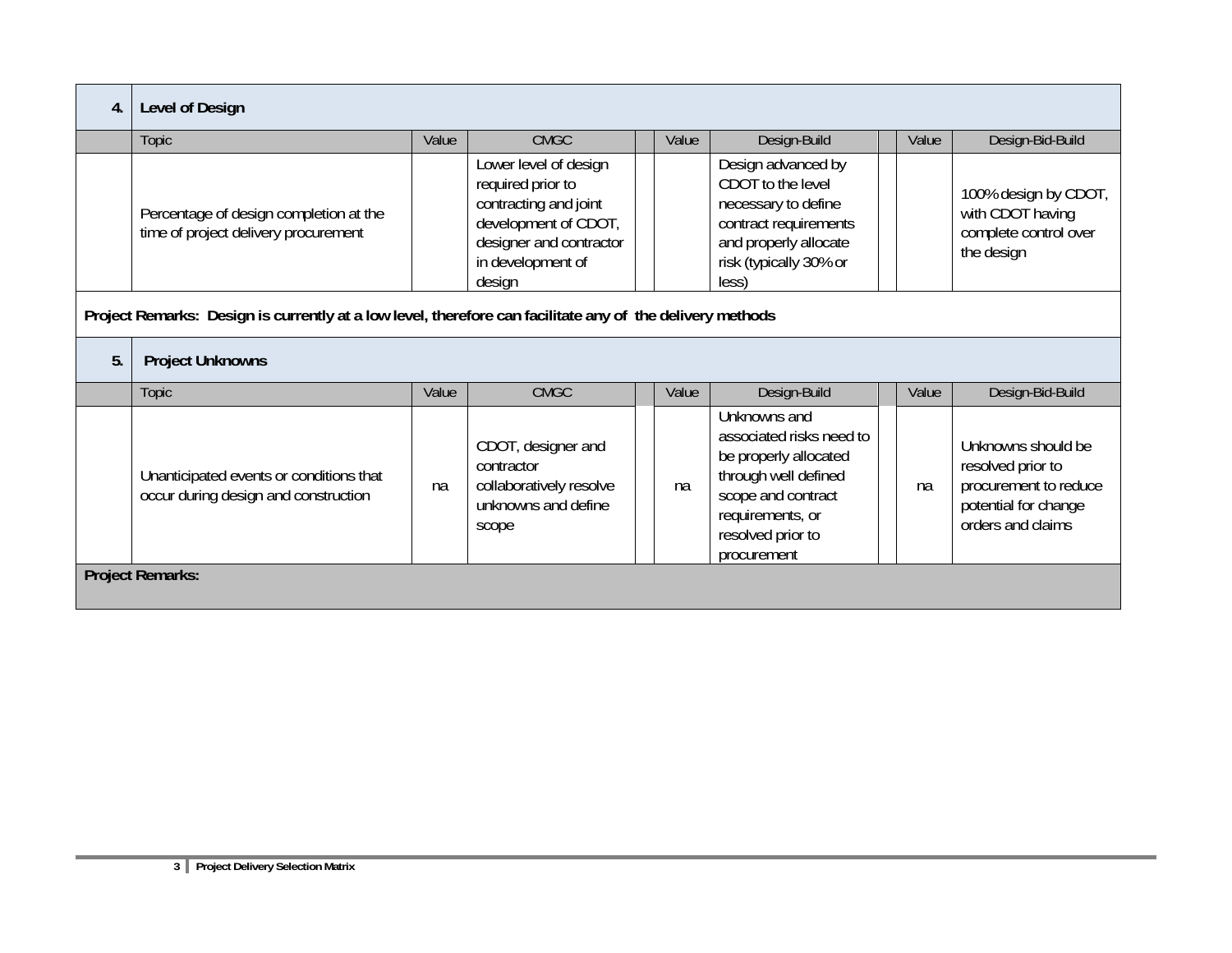|    | <b>Agency Factors</b>                                                                                                                                                                  |       |                                                                                                                                    |  |       |                                                                                                                                          |  |       |                                                                                                                                                     |  |  |
|----|----------------------------------------------------------------------------------------------------------------------------------------------------------------------------------------|-------|------------------------------------------------------------------------------------------------------------------------------------|--|-------|------------------------------------------------------------------------------------------------------------------------------------------|--|-------|-----------------------------------------------------------------------------------------------------------------------------------------------------|--|--|
| 6. | <b>Staff Experience / Availability</b>                                                                                                                                                 |       |                                                                                                                                    |  |       |                                                                                                                                          |  |       |                                                                                                                                                     |  |  |
|    | Topic                                                                                                                                                                                  | Value | CMGC                                                                                                                               |  | Value | Design-Build                                                                                                                             |  | Value | Design-Bid-Build                                                                                                                                    |  |  |
|    | Staff experience and availability as it<br>relates to the project delivery method                                                                                                      | O     | Strong, committed<br>CDOT project<br>management resources<br>are important for<br><b>SUCCESS</b>                                   |  |       | <b>Technical and</b><br>management resources<br>and expertise<br>necessary to develop<br>RFP and administrate<br>the procurement.        |  |       | <b>Technical and</b><br>management resources<br>necessary to perform<br>the design and plan<br>development.                                         |  |  |
|    | Project Remarks: Strong, committed staff can be provided to satisfy the requirements of any of the delivery methods, but the most staff experience is in<br>design bid build delivery. |       |                                                                                                                                    |  |       |                                                                                                                                          |  |       |                                                                                                                                                     |  |  |
| 7. | Level of Oversight                                                                                                                                                                     |       |                                                                                                                                    |  |       |                                                                                                                                          |  |       |                                                                                                                                                     |  |  |
|    | The amount of agency staff required and<br>the amount of agency control over the<br>delivery process                                                                                   |       | Strong control over the<br>design, less control<br>over the construction<br>QA (requires least<br>amount of resource<br>oversight) |  |       | Less control over the<br>design and construction<br>QA (requires more<br>oversight of design, can<br>minimize construction<br>oversight) |  |       | Full control of the<br>design and construction<br>QA (minimal design<br>oversight after<br>procurement, most<br>construction oversight<br>required) |  |  |
|    | Project Remarks: Strong control over the design is critical to the success of the project                                                                                              |       |                                                                                                                                    |  |       |                                                                                                                                          |  |       |                                                                                                                                                     |  |  |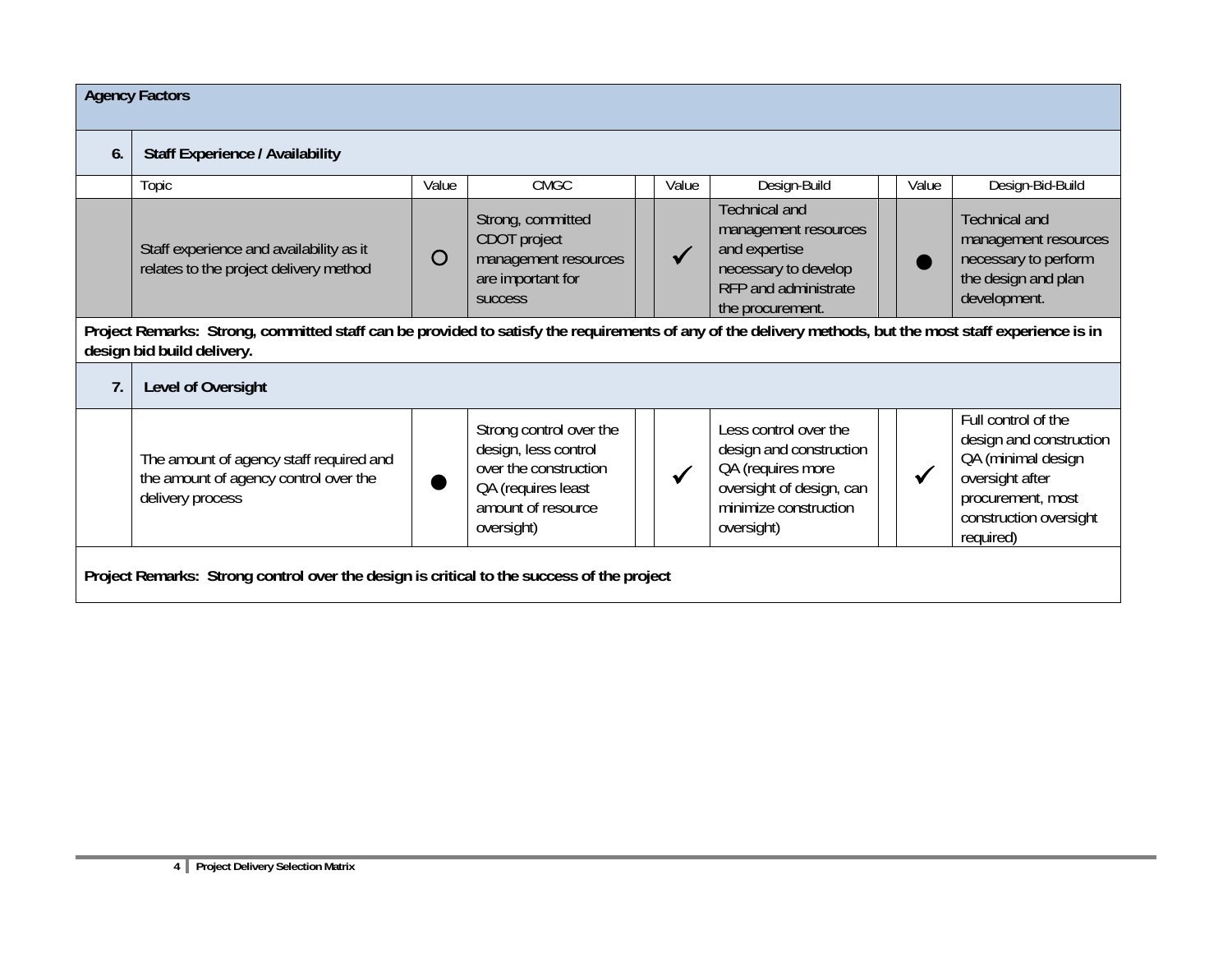| 8. | Risk Allocation (note: can address as single item or by separate sub-sets as shown)                                                                                                                              |              |                                                                                                                   |  |          |                                                                                                                                                                                                      |  |              |                                                                                                                                                   |  |  |
|----|------------------------------------------------------------------------------------------------------------------------------------------------------------------------------------------------------------------|--------------|-------------------------------------------------------------------------------------------------------------------|--|----------|------------------------------------------------------------------------------------------------------------------------------------------------------------------------------------------------------|--|--------------|---------------------------------------------------------------------------------------------------------------------------------------------------|--|--|
|    | <b>Topic</b>                                                                                                                                                                                                     | Value        | <b>CMGC</b>                                                                                                       |  | Value    | Design-Build                                                                                                                                                                                         |  | Value        | Design-Bid-Build                                                                                                                                  |  |  |
|    | Assess how risk is best assigned to the<br>party that can best control it<br><b>Private Utilities</b>                                                                                                            |              | Utilities impacts can be<br>resolved collaboratively<br>by CDOT, designer and<br>contractor and utility<br>owner. |  | $\Omega$ | Utilities responsibilities<br>need to be clearly<br>defined in contract<br>requirements, and<br>appropriately allocated<br>to both design-builder<br>and CDOT. Important<br>to define schedule risk. |  |              | Utility risks best<br>allocated to CDOT and<br>mostly addressed prior<br>to procurement to<br>minimize potential for<br>claims.                   |  |  |
|    | Project Remarks: CMGC offers best opportunities to collectively resolve utility conflicts. CMGC will encourage a collaborative relationship and joint<br>ownership between the contractor and the utility owner. |              |                                                                                                                   |  |          |                                                                                                                                                                                                      |  |              |                                                                                                                                                   |  |  |
|    | Assess how risk is best managed<br><b>Public Utilities</b>                                                                                                                                                       |              | Utilities impacts can be<br>resolved collaboratively<br>by CDOT, designer and<br>contractor and utility<br>owner  |  | O        | Public utility design and<br>construction risks can<br>be allocated to design-<br>builder if appropriately<br>incorporated in contract<br>requirements                                               |  | $\checkmark$ | Public utility risks best<br>resolved prior to<br>procurement and<br>relocation designs<br>included in the project<br>requirements                |  |  |
|    | Project Remarks: CMGC offers best opportunities to collectively resolve utility conflicts. CMGC will encourage a collaborative relationship and joint<br>ownership between the contractor and the utility owner. |              |                                                                                                                   |  |          |                                                                                                                                                                                                      |  |              |                                                                                                                                                   |  |  |
|    | Assess how risk is best managed<br>3rd party approvals (off-site<br>drainage, federal and state<br>agencies, work for other<br>owners, etc)                                                                      | $\checkmark$ | 3rd party approvals can<br>be resolved<br>collaboratively by<br>CDOT, designer and<br>contractor                  |  | $\circ$  | 3rd party approvals and<br>processes that can be<br>fully defined can be<br>allocated to the design-<br>builder                                                                                      |  |              | 3rd party risk is best<br>Mitigated through<br>design process prior to<br>procurement to<br>minimize potential for<br>change orders and<br>claims |  |  |
|    | Project Remarks: Design-bid-build provide most familiarity with standardized processes with both CDOT and the 3rd parties.                                                                                       |              |                                                                                                                   |  |          |                                                                                                                                                                                                      |  |              |                                                                                                                                                   |  |  |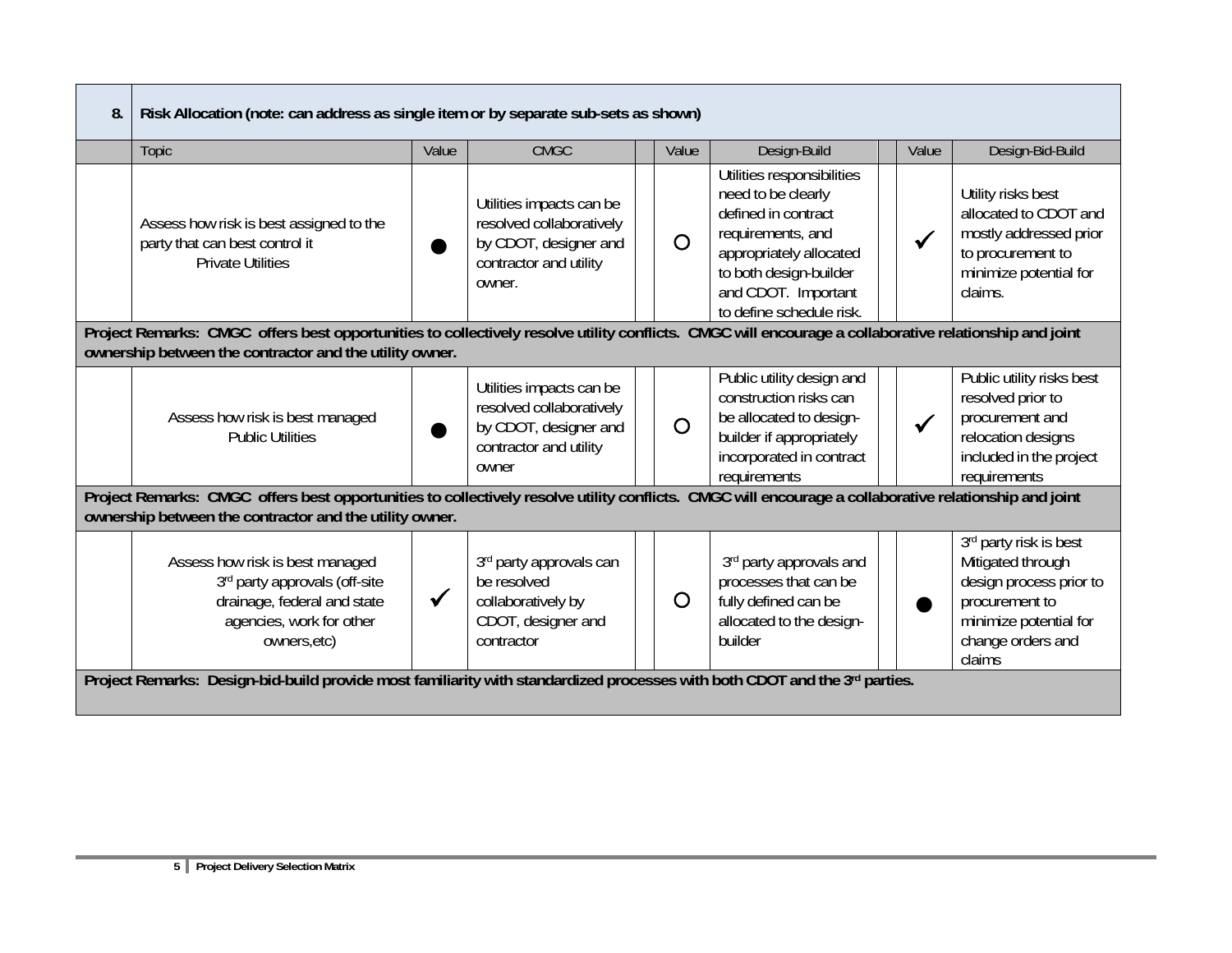| Project Remarks: CMGC provide the opportunity for contractor and geotechnical engineer and structural engineer to collaboratively develop most<br>advantageous and lowest risk solutions.                                                                                                                                                                                                                                                                                                                                                                                                                              |  |
|------------------------------------------------------------------------------------------------------------------------------------------------------------------------------------------------------------------------------------------------------------------------------------------------------------------------------------------------------------------------------------------------------------------------------------------------------------------------------------------------------------------------------------------------------------------------------------------------------------------------|--|
| Hazmat responsibilities<br>need to be clearly<br>defined in contract<br>Hazmat risks can be<br>Risk is best Mitigated<br>collaboratively resolved<br>requirements and<br>Assess how risk is best managed<br>$\overline{O}$<br>through design process<br><b>Hazardous Materials</b><br>by CDOT, designer and<br>appropriately allocated<br>prior to procurement<br>contractor<br>to both design-builder<br>and CDOT. Important<br>to define schedule risk.<br>Project Remarks: Design-bid-build provide the familiarity with standardized processes for both CDOT and 3rd parties, to facilitate expeditious approvals. |  |
| Environmental<br>Environmental risks can<br>approvals and<br>Assess how risk is best managed<br>Risk is best Mitigated<br>be collaboratively<br>processes that can be<br>$\overline{O}$<br>Other Environmental<br>through design process<br>resolved by CDOT,<br>fully defined can be<br><b>Water Quality</b><br>prior to procurement<br>designer and contractor<br>allocated to the design-<br>builder<br><b>Project Remarks:</b>                                                                                                                                                                                     |  |
| Assess how project specific risks can<br>be best managed<br>O<br><b>ABC Risk</b><br>Project Remarks: ABC risk is best managed by a collaboration of CDOT the design consultant and a highly qualified contractor.                                                                                                                                                                                                                                                                                                                                                                                                      |  |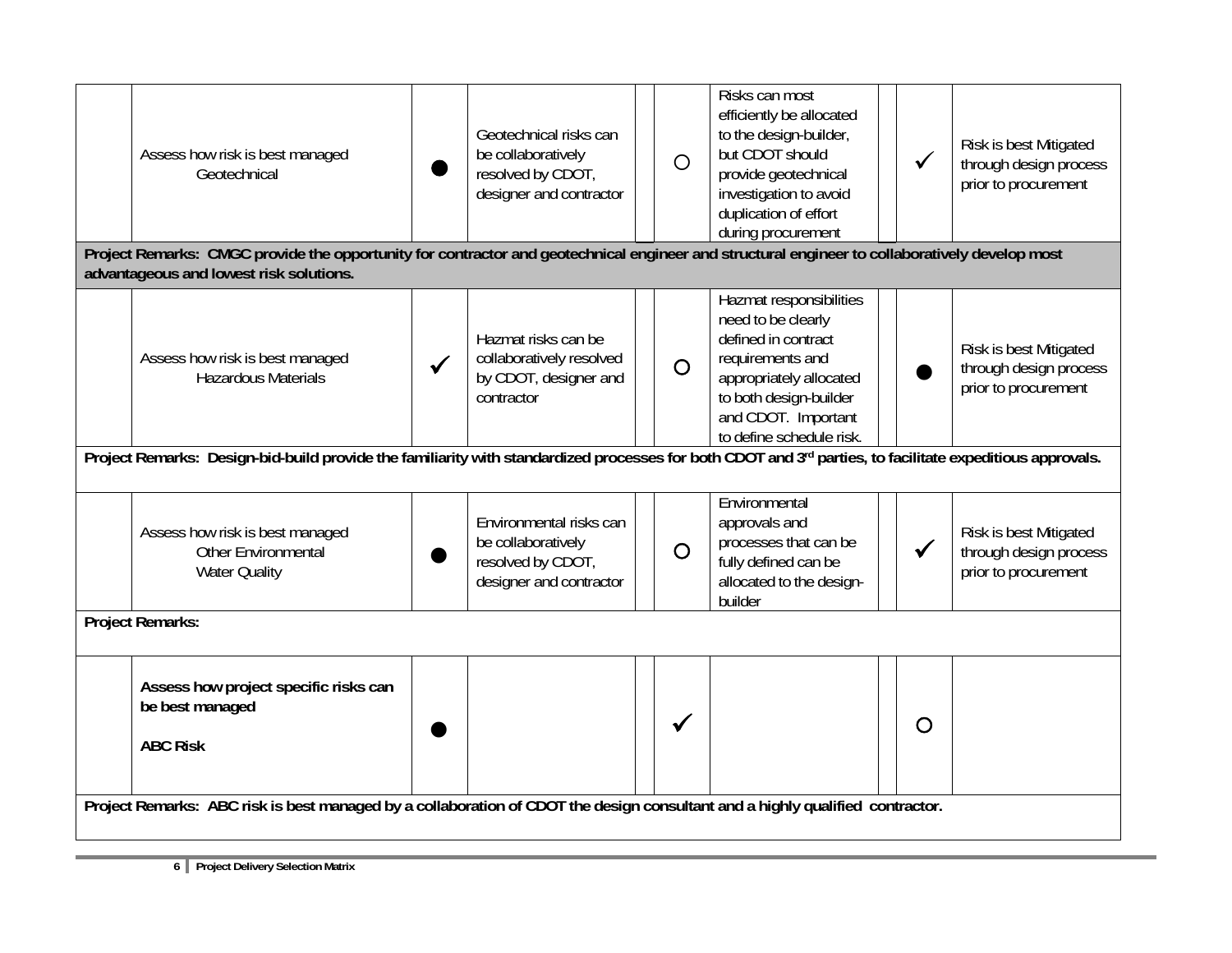|                      | <b>Market Factors</b>                                                                                                                                                     |                                                                                                                   |              |                                                                                                                                 |              |                                                                                                                                                   |  |  |  |  |  |
|----------------------|---------------------------------------------------------------------------------------------------------------------------------------------------------------------------|-------------------------------------------------------------------------------------------------------------------|--------------|---------------------------------------------------------------------------------------------------------------------------------|--------------|---------------------------------------------------------------------------------------------------------------------------------------------------|--|--|--|--|--|
| 9.                   | <b>Competition, Availability and Experience</b>                                                                                                                           |                                                                                                                   |              |                                                                                                                                 |              |                                                                                                                                                   |  |  |  |  |  |
|                      | The level of competition in the market<br>place and capacity and experience for the<br>project and delivery method                                                        | Allows for the selection<br>of the single most<br>qualified contractor but<br>GMP can limit price<br>competition. | $\checkmark$ | Allows for a balance of<br>qualifications and price<br>in the selection process                                                 | $\checkmark$ | High level of<br>competition, but limited<br>ability to chose based<br>on qualifications                                                          |  |  |  |  |  |
|                      | Project Remarks: Selection of a highly qualified contractor is important and best accommodated by CMGC (note: project team assessment - not<br>discussed in 6/23 meeting) |                                                                                                                   |              |                                                                                                                                 |              |                                                                                                                                                   |  |  |  |  |  |
| 10.                  | Contractor Resource Availability - not relevant to the selection                                                                                                          |                                                                                                                   |              |                                                                                                                                 |              |                                                                                                                                                   |  |  |  |  |  |
|                      | Project specific materials, equipment,<br>personnel and expertise availability                                                                                            | Flexibility to develop<br>project requirements to<br>match specific<br>contractor resources                       |              | Design-builder can<br>design to fit contractors<br>resources and<br>capabilities and allows<br>for industry review and<br>input |              | More time to assess the<br>market resources and<br>adjust the design<br>accordingly, but limited<br>industry input                                |  |  |  |  |  |
|                      | <b>Project Remarks:</b>                                                                                                                                                   |                                                                                                                   |              |                                                                                                                                 |              |                                                                                                                                                   |  |  |  |  |  |
| <b>Other Factors</b> |                                                                                                                                                                           |                                                                                                                   |              |                                                                                                                                 |              |                                                                                                                                                   |  |  |  |  |  |
| 11.                  | Third Party Involvement -addressed in risk section                                                                                                                        |                                                                                                                   |              |                                                                                                                                 |              |                                                                                                                                                   |  |  |  |  |  |
|                      | Timeliness and impact of third party<br>involvement                                                                                                                       | 3rd party approvals can<br>be resolved<br>collaboratively by<br>CDOT, designer and<br>contractor                  |              | 3rd party approvals and<br>processes that can be<br>fully defined can be<br>allocated to the design-<br>builder                 |              | 3rd party risk is best<br>Mitigated through<br>design process prior to<br>procurement to<br>minimize potential for<br>change orders and<br>claims |  |  |  |  |  |
|                      | <b>Project Remarks:</b>                                                                                                                                                   |                                                                                                                   |              |                                                                                                                                 |              |                                                                                                                                                   |  |  |  |  |  |